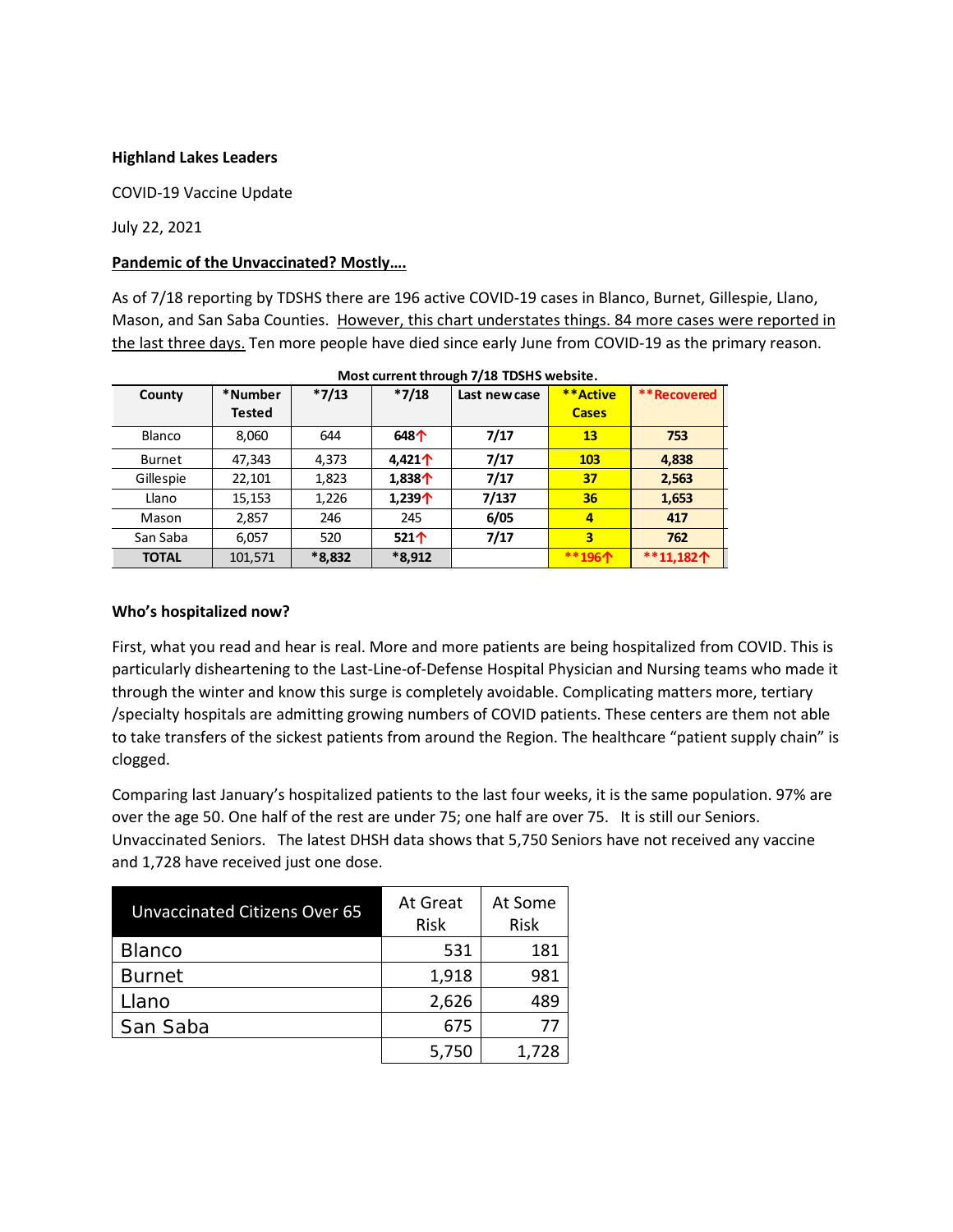| Context: What is happening in the US? * |                                     |                                             |                                          |                                                          |  |  |  |
|-----------------------------------------|-------------------------------------|---------------------------------------------|------------------------------------------|----------------------------------------------------------|--|--|--|
| <b>Total Doses</b><br><b>Delivered</b>  | <b>Doses</b><br><b>Administered</b> | <b>People Vaccinated at</b><br>least 1 dose | <b>People Fully</b><br><b>Vaccinated</b> | % of USA<br><b>Population Fully</b><br><b>Vaccinated</b> |  |  |  |
| 399,437,980                             | 352,278,040                         | 188,825,583                                 | 150,658,153                              | 45.5%                                                    |  |  |  |

## **Vaccinations**

Vaccination continues in our area at a slower pace. As of 7/22/2021, 44% of the 12+ population is fully vaccinated.

## **What are the risks in the Highland Lakes?**

We are most concerned about the rising infection rates and how the infections are being passed between family and friends. Vaccinated people may get the Delta variant and have no symptoms and be a spreader to others. State data shows that of all confirmed patients, on average, they spread the disease to 1.24 others. Seniors are getting the disease from their friends and family members and some requiring hospitalization, some dying. Another concern is that when schools reopen in August, without masking requirements, unvaccinated students are likely to spread COVID within their classrooms and their social circles and families. Testing, quarantining and temporary closure may all complicate education this fall.

#### **How Safe are Vaccines?**

So far over 399 million doses have been given. We've all heard news reports of myocarditis, vascular bleeds, and Guillain-Barre syndrome. The counts of those issues have been in 10's or hundreds. Even if they were as many as 100,000 real complications the portion of real complications is 0.000025, or 0.0025%. Without question the vaccines are some of the safest treatments ever created.

#### **Vaccine Landscape**

No changes this week in the various vaccine company approvals or specifications. We are anxiously awaiting FDA full approval of the vaccines.

#### **What's Next?**

Let us agree to save as many lives as possible. If anyone receiving this message. or your designee, would like to work on a project to overcome vaccine hesitancy, or know if such a local project, let's connect and build a communications plan. I'll be working on a "what we know so far" fact sheet for use in communicating with key groups.